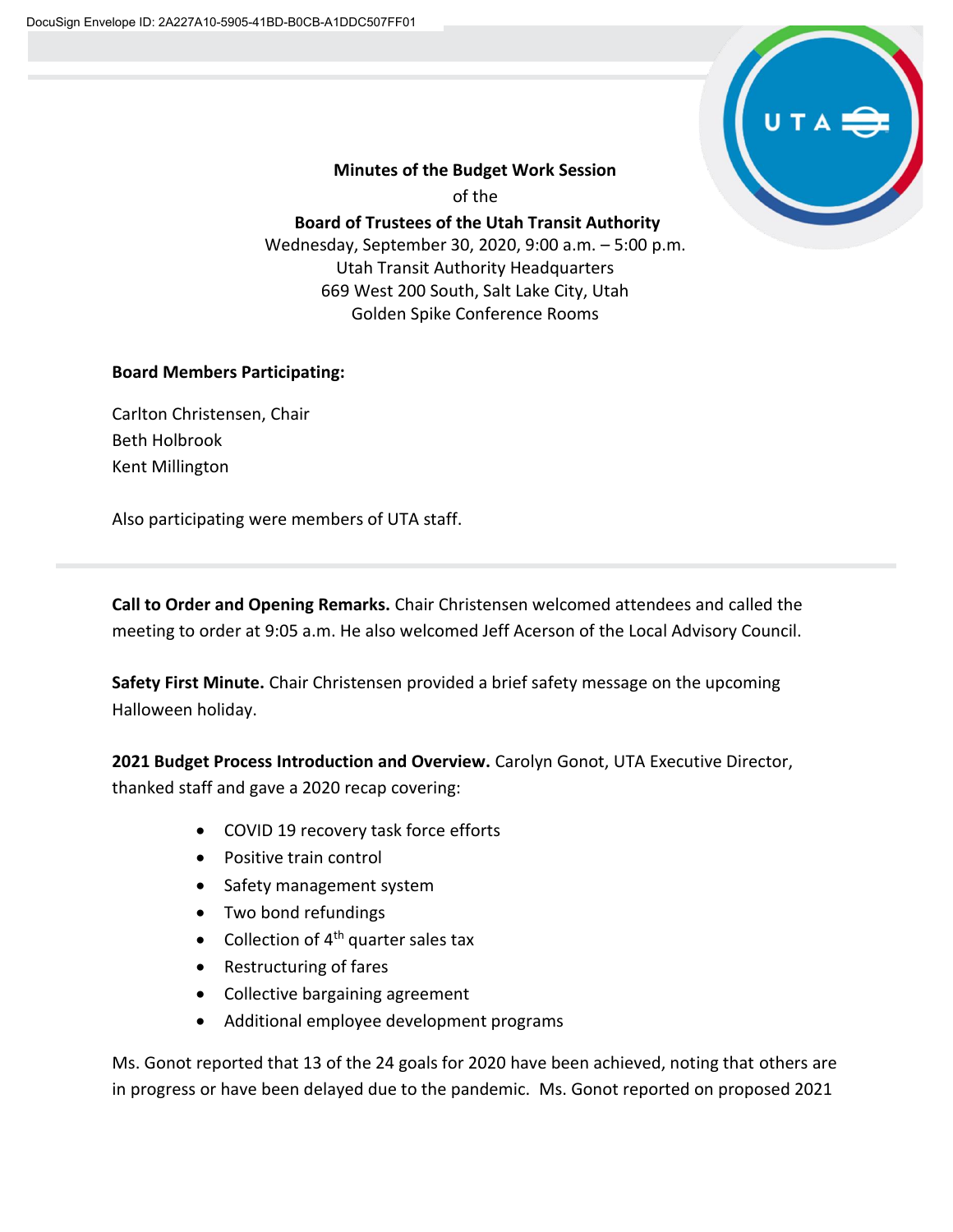goals covering three main areas: service, people, and stewardship. Ms. Gonot also reported on potential budget challenges and opportunities, which included COVID-19 uncertainties, capitol program delivery, stabilization vs. expansion, and escalating costs. Ms. Gonot proposed budget strategies moving forward.

Questions regarding 2020 goals, employee accomplishments and recognition, future telecommuting plans, proposed fare revenue decrease, and future projects such as asset management were posed by the board and answered by Ms. Gonot. Discussion ensued.

Chair Christensen commended Ms. Gonot for her work on centralizing some of the general budgets.

Bill Greene, UTA Chief Financial Officer, gave a breakdown of the 2020 budget and comparison with the 2019 budget. Mr. Greene also gave a breakdown of the proposed 2021 budget with key assumptions. A comparison of 2020 and 2021 budgets was then presented.

## **Chief Operations Officer – 2021 Draft Budget Presentation and Discussion Chief Financial Officer.**

**COO Operating Budget.** Eddy Cumins, UTA Chief Operations Officer, introduced the Operations Office's FTE structure and presented the total budget. A breakdown of the budget was given by department and category and compared to 2020's budget, noting an increase in parts and contingency. Mr. Cumins reported on the proposed 2021 budget changes which include reduced miles and hours. Mr. Cumins noted that operational savings will be moved to the service restoration fund and pandemic supplies are being budgeted for, along with rail cleaning. The Light Rail Maintenance parts budget is being increased. Labor costs for the light rail overhaul project were operationalized. A net decrease of 38 FTE will occur due to reduced service levels.

Mr. Cumins identified key initiatives including identifying essential service routes, implementation of Rail Maintenance Apprenticeship programs, providing effective and efficient service, ensuring a safe and secure system, finalizing commuter rail replacement, and establishing an asset management committee to ensure alignment between long range plans, state of good repair priorities, and financial forecasts.

Questions regarding the frequency of the rail schedule, attrition in the business units, timelines for routes, and if the office had enough staff to cover the work were posed by the board and answered by Mr. Cumins. Discussion ensued.

**Timpanogos Bus.** Mary DeLaMare-Schaefer, UTA Regional General Manager of Timpanogos Business Unit, introduced the Timpanogos Business Unit's FTE structure and presented the total budget. A breakdown of the budget was given by department and category and compared to 2020's budget. 2021 budget changes were noted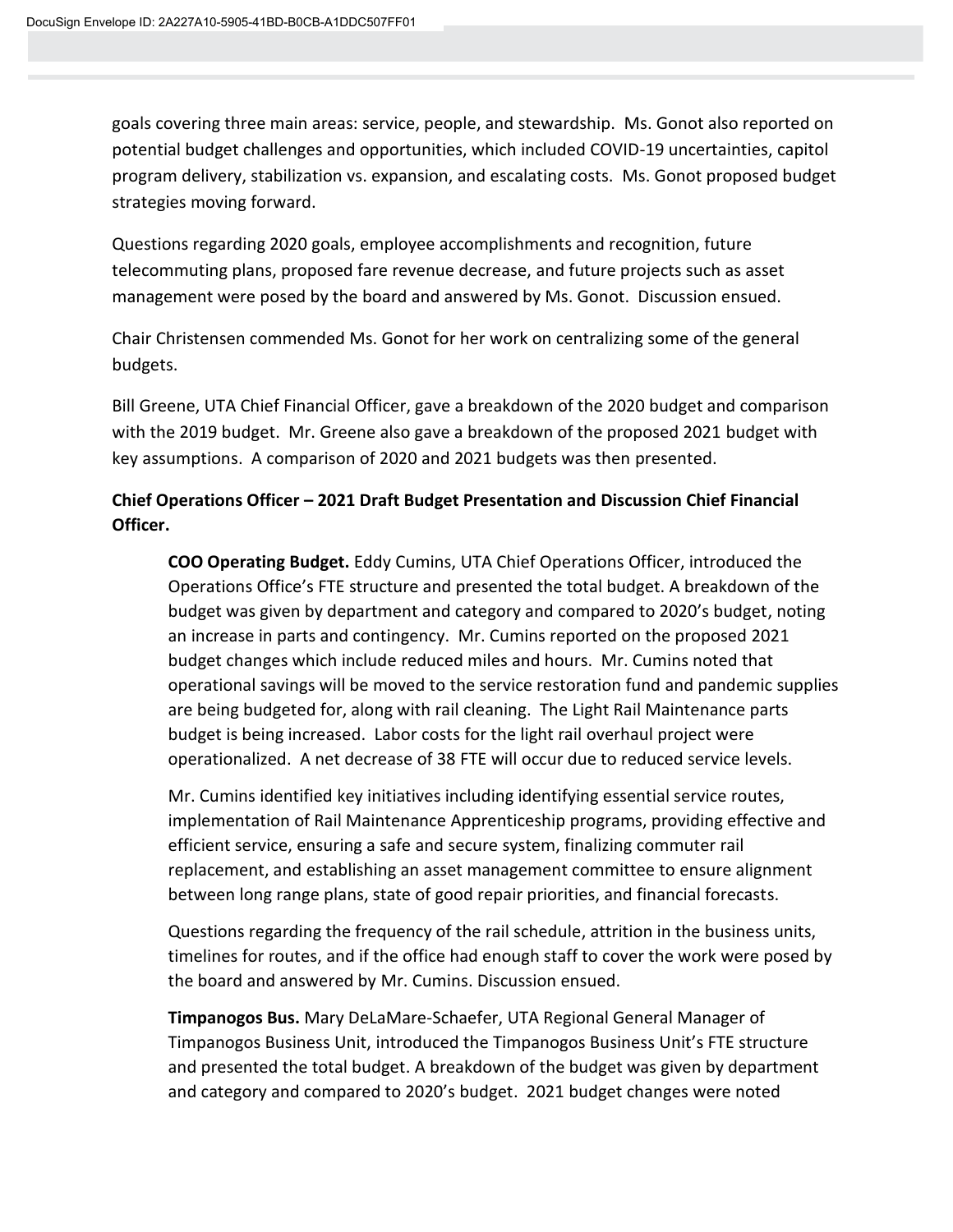including a reduction in miles and hours, projected net decrease in service changes, and a net decrease of 4 FTE.

Ms. DeLaMare-Schaefer reported that key initiatives are the central corridor transit project with environmental study, an increase in employee involvement and training, and service recovery plans, including future studies and implementation. The areas of focus are the Point of the Mountain/Central Corridor Coordination, South Utah County Transit Study, and Saratoga Springs/Eagle Mountain Study.

Questions regarding range of service in Utah County, retention of employees, growth in Utah County, and possible need to acquire property were asked by the board. Ms. DeLaMare-Schaefer responded and discussion ensued.

Chair Christensen called for a 10 minute break.

**Mt. Ogden Bus.** Andres Colman, UTA Regional General Manager of Mt. Ogden Business Unit, introduced the Mt. Ogden Business Unit's FTE structure and presented the total budget. A breakdown of the budget was given by department and category and compared to 2020's budget. 2021 budget changes include an increase in the services budget, reduction in miles and hours, and a net decrease of 5 FTE. The proposed 2021 budget is below the 2020 budget.

Mr. Colman reported that key initiatives for 2021 are continued COVID-19 recovery efforts, the Ogden/WSU Bus Rapid Transit (BRT) opening, service recovery plan and implementation, safe and reliable service, and a focus on customer service.

The board asked about the utilities budget, services, life span of vehicles, facility needs, fringe benefits, Ogden/WSU BRT, and staffing. Staff responded and discussion ensued.

Trustee Holbrook thanked Mr. Colman for his focus on the mental health of employees.

**Special Services.** Ben Adams, UTA Acting Special Services General Manager, introduced the Special Services' FTE structure and presented the total budget. A breakdown of the budget was given by department and category and compared to 2020's budget. 2021 budget changes include increases in the vanpool and rideshare budget due to increased vanpool insurance, increased contracted Paratransit, projected reduction in miles and hours, and a net decrease of 3 FTE.

Mr. Adams reported that the budget for fuel has increased, but overall, the Special Services budget is less than in 2020. Key initiatives for 2021 include exploring Vanpool insurance options, implementation of transportation plan for people with disabilities and seniors, perform cost analysis to determine if Paratransit can be insourced, and purchasing and implementation of Trapeze Eligibility Management software.

Questions regarding paratransit headquarters, Tooele options and ridership, transportation options, hours worked by employees, contracted paratransit services,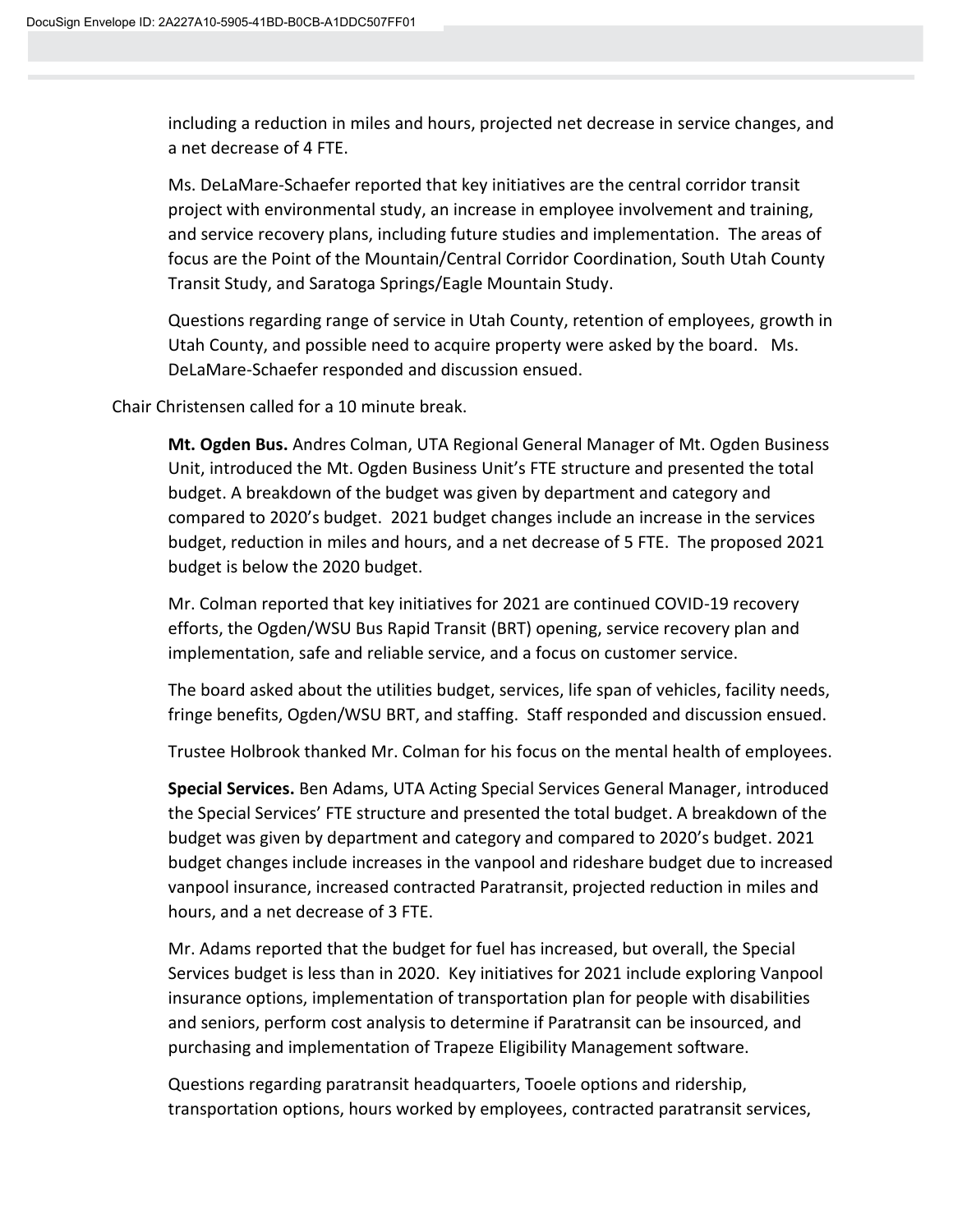methods for planning service and meeting needs, and software costs were asked by the board. Mr. Adams responded and discussion ensued.

Chair Christensen called for a recess at 12:00 p.m.

Chair Christensen reconvened the meeting at 2:16pm.

**Light Rail.** Cherryl Beveridge, UTA Acting Light Rail General Manager, introduced the Light Rail FTE structure and presented the total budget. Ms. Beveridge gave a breakdown of the proposed budget by department and category and compared it to the 2020 budget, noting that rail maintenance and sustainability are budgeted to be higher and fuel costs are estimated to be lower. Ms. Beveridge reported that 2021 changes in the budget consist of reduced hours, transferring funding from capital budget for overhaul project labor, increased services for cleaning, increased maintenance budget for parts, and a net decrease of 4 FTE.

Ms. Beveridge indicated that the 2021 key initiatives include supporting the airport setup, completing the Light Rail seat replacement project, beginning the Light Rail Maintenance Apprenticeship Program, continuing the 200 South and 400 West curves improvement, continuing the Light Rail overhaul program, minimizing weather related delays, and investigating the use of HVAC UV lights.

Questions regarding sustainability and operations, changes in maintenance and attrition, light rail seat replacement, administrative staff numbers, overhauling vs. replacing vehicles, special events anticipated in 2021, cost of UV lighting, air quality testing, apprenticeship program launch date, and whether related delays were posed by the board and answered by staff. Discussion ensued.

**Salt Lake Bus.** Lorin Simpson, UTA Regional General Manager of the Salt Lake Business Unit, introduced the Salt Lake Business Unit's FTE structure and presented the total budget. A breakdown of the budget was given by department and category and compared to 2020's budget. Mr. Simpson reported that administration and maintenance show a decrease in the 2021 budget, while operations shows an increase, including the services category. Two corrections in inadequately funded line items have been made which creates the service budget increase, the first with Smart Drive, the second with maintenance. Fuel shows a decrease in the upcoming budget. Changes in the 2021 budget will be reduced miles and hours, a net decrease of 7.5 FTE, and an increased budget for Smart Drive. Key initiatives are continued COVID-19 recovery,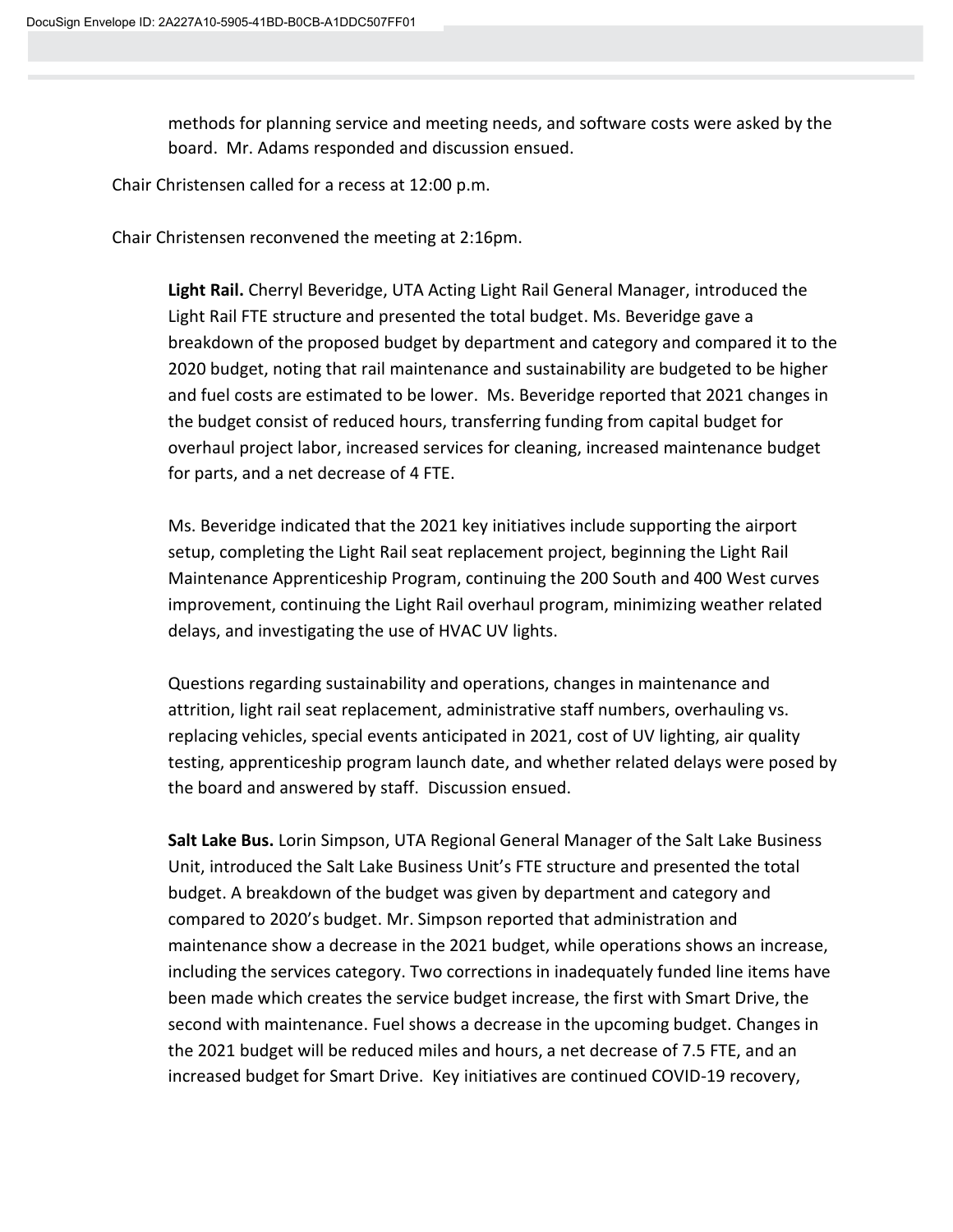implementation of supervisor development, service recovery plan, finishing the Meadowbrook maintenance building, electric buses, and the airport TRAX bus bridge.

Questions regarding operator rotation schedules, long term cost of bus vs. rail, electric bus charging, air circulation and filtration systems, and work force attrition were posed by the board and answered by staff. Discussion ensued.

**Commuter Rail.** Bruce Cardon, UTA Commuter Rail General Manager, introduced the Commuter Rail Service Unit's FTE structure and presented the total budget. A breakdown of the budget was given by department and category and compared to 2020's budget. The 2021 budget shows a \$1.5 million proposed reduction, noting that capitalized costs and fuel costs are down. Changes in the budget for 2021 are reduced miles and hours, increased services for cleaning, and a net decrease of 15 FTE.

Key initiatives are to continue locomotive overhaul, establish a long-term car replacement plan, begin the Commuter Rail Maintenance Apprenticeship Program, Vineyard Station Implementation, investigate the use of HVAC UV lights, and support future FrontRunner objectives. Ms. Gonot pointed out that this includes Warm Springs yard.

Questions regarding ridership, fuel efficiency, COVID-19 changes in services, vehicle overhaul schedule, and air quality and pollution output of vehicles were posed by the board and answered by Mr. Cardon.

Chair Christensen called a 10 minute break at 3:43pm.

Chair Christensen reconvened the meeting at 3:56pm.

**Asset Management.** David Hancock, UTA Director of Asset Management, introduced the Asset Management Service Unit's FTE structure and presented the total budget. A breakdown of the budget was given by department and category and compared to 2020's budget. Mr. Hancock and Mr. Cumins outlined the 2021 Budget changes which include increased Maintenance of Way (MOW) parts budget to account for increased maintenance on TRAX and FrontRunner. Changes also include 1 additional FTE to maintain increased number of bus stops and moving systems engineering team from MOW to State of Good Repair (SGR) to consolidate the SGR project management team. Mr. Hancock also addressed power surges on commuter rail. Discussion with the board and staff ensued.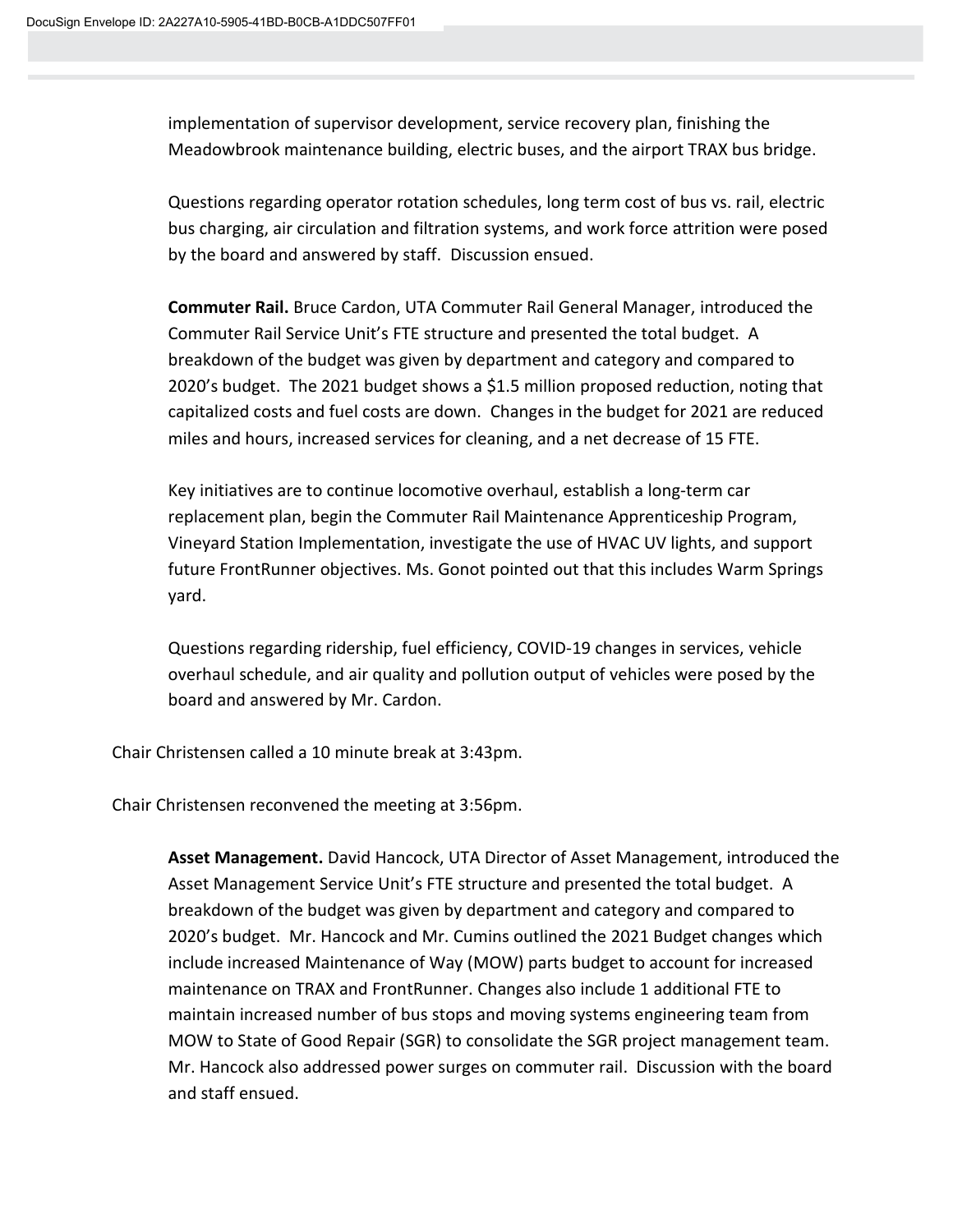Mr. Hancock reported that key initiatives include developing SGR metrics, implementing MOW apprenticeship training program, implementing electronic tracking of facilities and MOW inspections, developing long-term replacement strategy for SD100 and SD160 light rail fleets, developing plan to right size MOW, facilities, and body shop to keep up with expanded needs, and updating TAM plan and policies.

Questions regarding electrical bills, electronic tracking, and MOW planning stages were posed by the board and answered by staff.

**Public Safety.** Chief Fred Ross, UTA Chief of Police, introduced Public Safety's FTE structure and presented the total budget. A breakdown of the budget was given by department and category and compared to 2020's budget. Changes in the 2021 budget include moving a temporary part time office specialist to a permanent part time position, transferring the Emergency Management position and program from Safety, and budget adjustments between expense line items. Key initiatives include keeping the system safe and secure and engaging in positive interactions, encouraging increased ridership through collaborative enforcement strategies, training and employee development, focusing on enhancing organizational diversity, and strengthening connections to the community and passengers.

The Board asked questions on interagency communications systems, helping communities, and recruiting challenges. Chief Ross responded and discussion ensued.

Chief Ross closed by saying that his staff who serve with him are very solid and committed to the quality of UTA.

Mr. Cumins expressed thanks to his staff for their work on a difficult budget process.

Ms. Gonot commented on the Operations Division running tight and suggested paying attention to the MOW department which is a tight area.

**Adjourn.** A motion to adjourn the meeting was made by Trustee Millington and seconded by Trustee Holbrook. The meeting adjourned at 4:36pm.

Transcribed by Stephanie Withers Executive Assistant to the Board Utah Transit Authority swithers@rideuta.com 801.287.2581